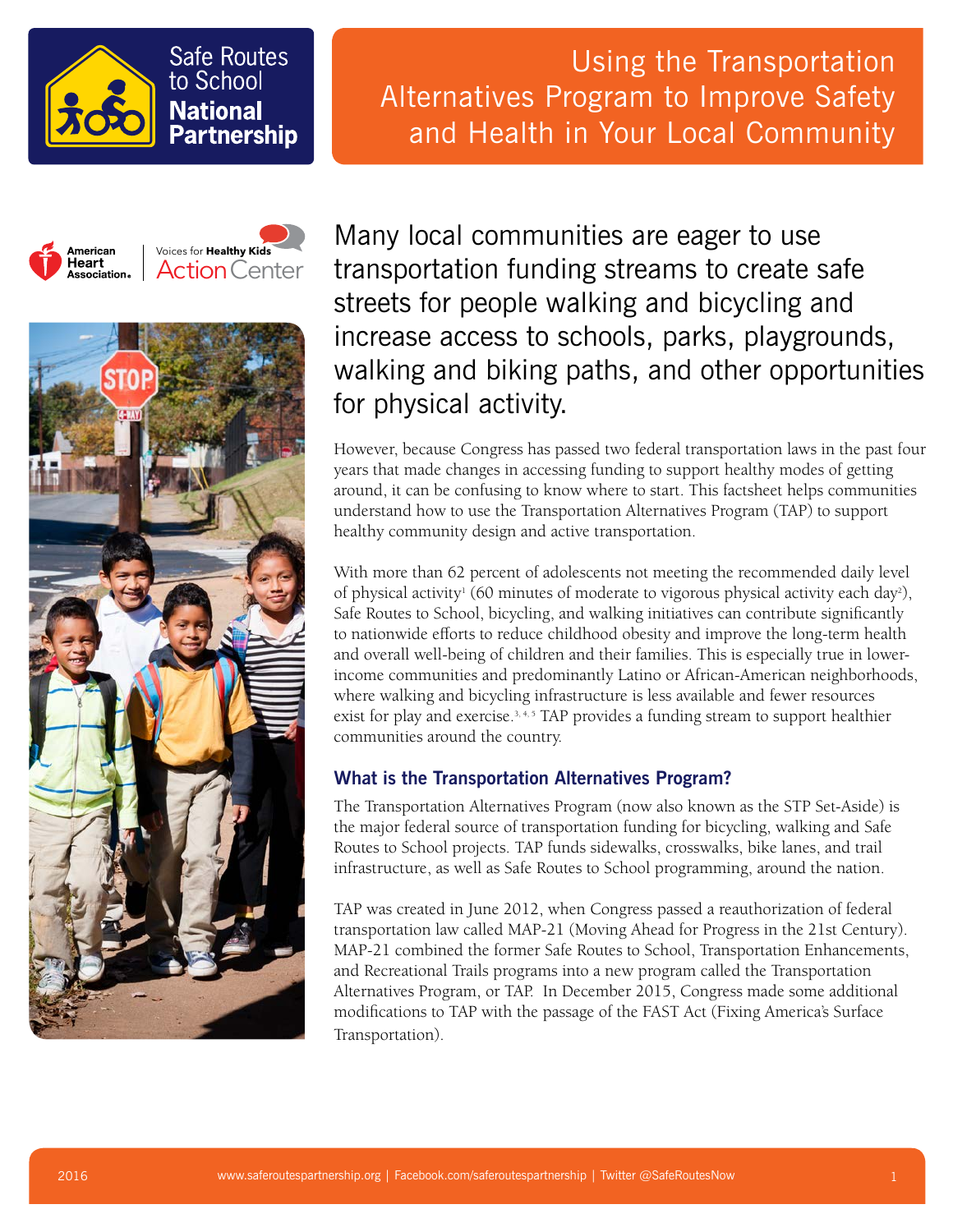

# Using the Transportation Alternatives Program to Improve Safety and Health in Your Local Community

### **Why are there two names for this program?**

From 2012 to 2015, this program was known as the Transportation Alternatives Program or TAP. In December 2015, Congress renamed it to "STP Setaside." However, states and localities can continue to use the name TAP if they choose. Whichever name is used, the program operates the same. For this document, we will use the name TAP.

#### **How much money does my state get for TAP?**

Nationally, there is \$835 million available for TAP in 2016. The amount of the funding for TAP is different in each state, depending on population and other factors.

- An estimate of the 2016 TAP funding for each state is available [here](http://saferoutespartnership.org/sites/default/files/pdf/tap-fy16-funding-estimates.pdf).
- The Safe Routes to School National Partnership also tracks the [implementation of TAP funds for each state](http://saferoutespartnership.org/healthy-communities/policy-change/state-implementation).

#### **How is my state's TAP funding allocated?**

TAP funding is awarded by two primary entities.

State departments of transportation (DOTs) run the largest competition, which supports projects throughout the state as well as projects in small and mid-sized communities. In large urban areas, metropolitan planning organizations (MPOs)—which are regional transportation authorities—run a competition just for projects within their region. The DOT and the MPO each decide their application timeline, criteria, and process for choosing projects.

However, both DOTs and MPOs have the flexibility to divert up to half of the TAP dollars they control to other kinds of transportation projects. It is important for stakeholders to encourage DOTs and MPOs to spend all available TAP funds on TAP projects.

#### **How much of the project cost can TAP cover?**

Most TAP projects require a 20 percent match from the local project sponsor, though in certain states, the local match is lower. In a few places, the state has identified other state resources to supply the matching dollars—an approach that is particularly valued by low-income communities, which may struggle to find local matching dollars.



#### **What kind of projects are eligible for TAP funding?**

- Safe Routes to School—both infrastructure improvements and non-infrastructure programming
- Facilities for pedestrians, bicyclists, and other non-motorized forms of transportation
- Safe routes for non-drivers
- Conversion and use of abandoned railroad corridors for trails
- Community improvement activities
- Construction of turnouts, overlooks, and viewing areas
- Streetscape improvements
- Recreational trails

#### **Who is eligible to apply for TAP funds?**

- Local governments
- Regional transportation authorities
- Transit agencies
- Natural resource or public land agencies
- School districts and local education agencies
- Tribal governments
- Other local and governmental entities with oversight of transportation or recreational trails.
- Nonprofit organizations that oversee local transportation safety initiatives (\*new starting in 2016)

State departments of transportation and MPOs are not eligible to apply for TAP funds.